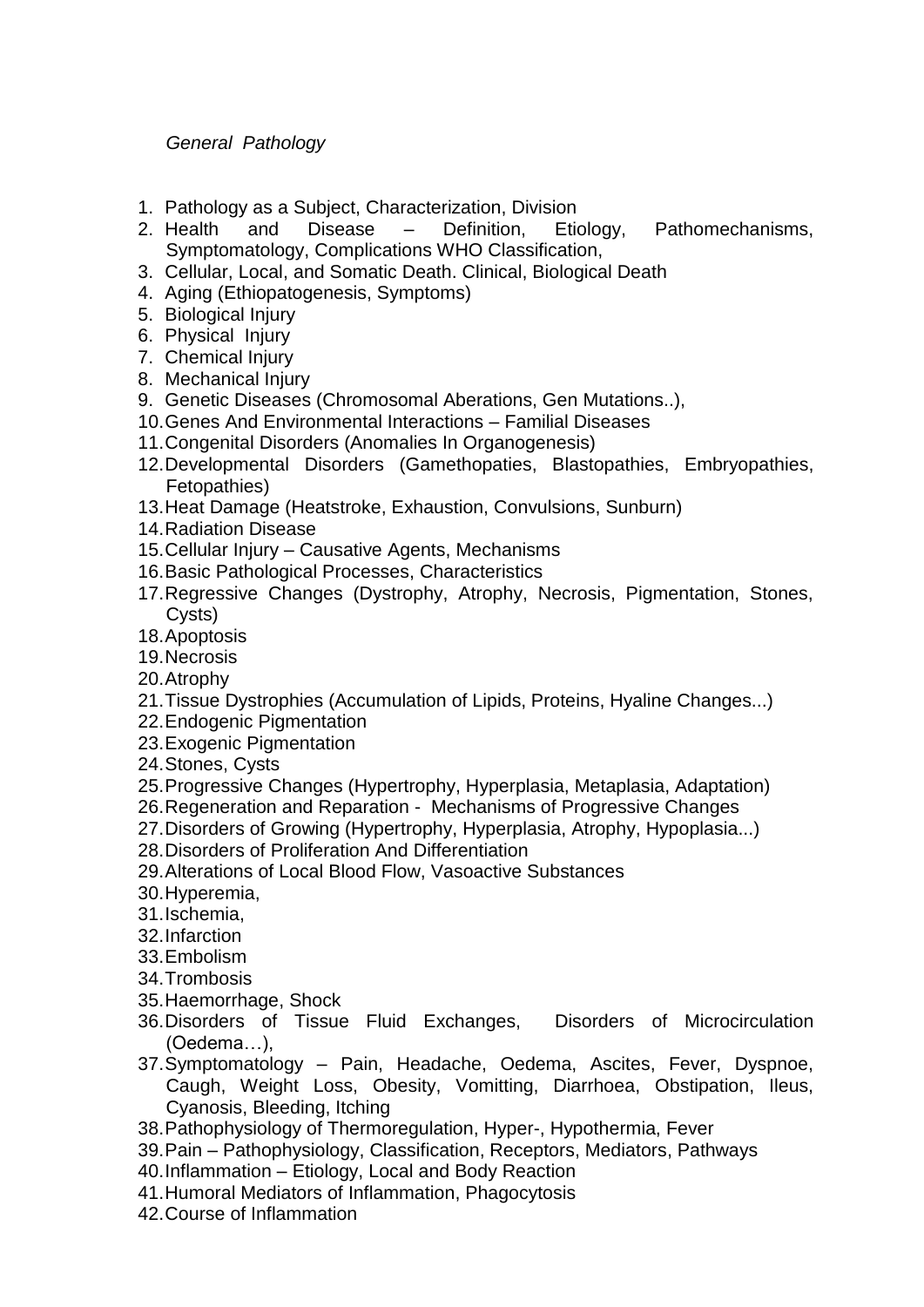- 43.Basic Concepts of Tumor Pathology, Definitions, Epidemiology, Clinical Manifestations, Metastasis, Classification
- 44.Benign Neoplasia, Characteristics, Samples
- 45.Malignant Neoplasia, Characteristics, Samples
- 46.Autoimunity, Autoimune Disorders
- 47.Immune Reactions, Alergy
- 48.Pathophysiology Of Water Balance (Dehydration, Hyperhydration...)
- 49.Disorders of Electrolytes (Sodium, Potassium, Calcium, Magnesium...)
- 50.Alterations in Acid-Base Balance (Acidosis, Alkalosis)
- 51.Pathophysiology of Ventilatory Disturbances
- 52.Pathological Forms of Breathing

53.Stress and Adaptation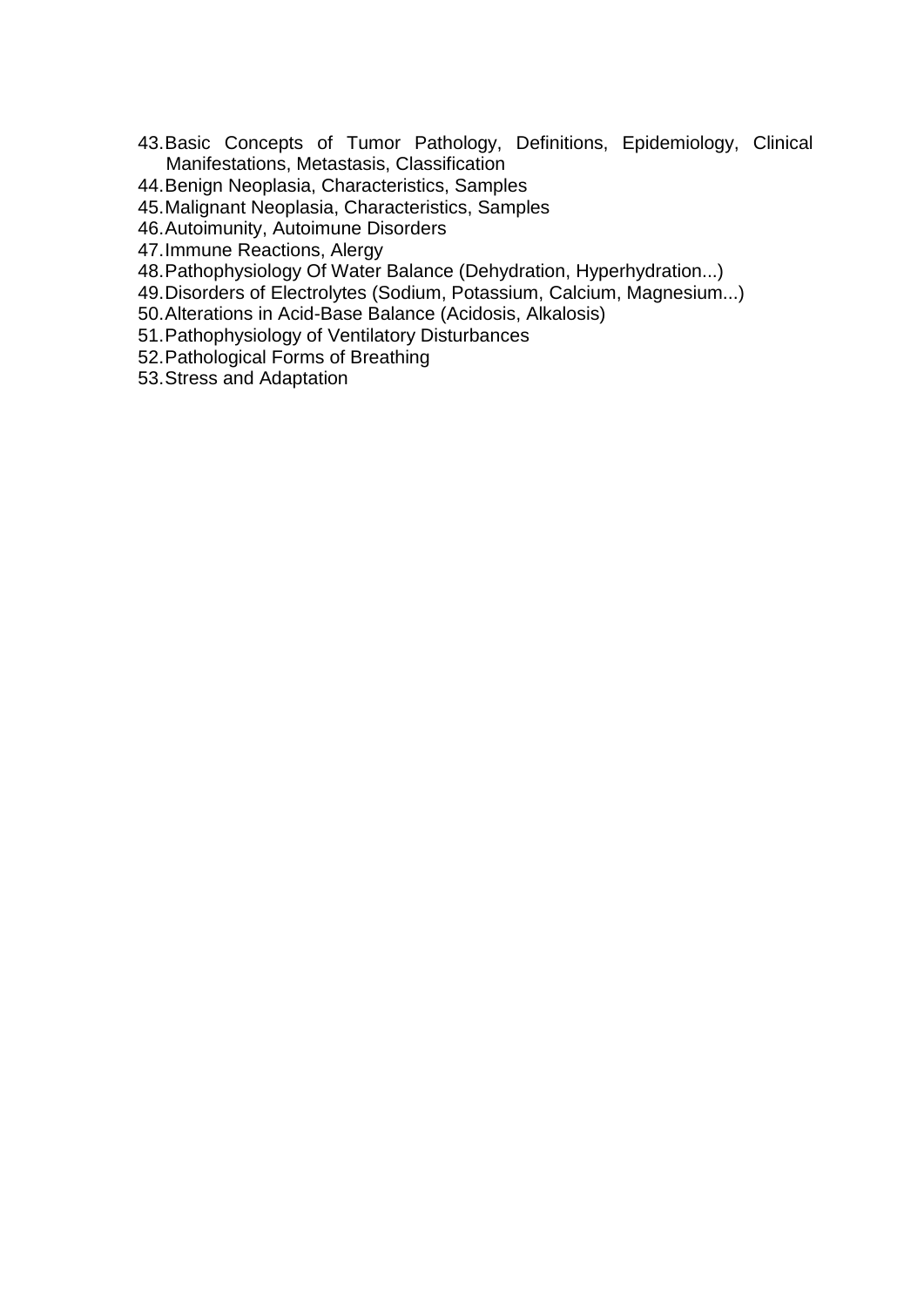## *Systemic Pathology*

- 1. Anemias Etiopathogenesis, Classification
- 2. Anemias Posthaemorrhagic, Dyshemopoetic
- 3. Hemolytic Anemias
- 4. Polycythemia
- 5. Leukemias
- 6. Primary Changes of Leukocytes
- 7. Secondary Changes of Leukocytes
- 8. Leukocytosis, Leukopenia
- 9. Disturbances of Hemostasis (Hemorrhagic Diathesis)
- 10.Trombocytopenia, Trombastenia
- 11.Koagulopathies, Inhibition of Clotting, Hemophilia
- 12.Nodal Syndroma
- 13.Congenital Heart Defects
- 14.Acquired Heart Defects
- 15.Myocardial Hypertrophy
- 16.Cardiomyopathies,
- 17.Infectious Heart Diseases, Myocarditis, Endocarditis
- 18.Rheumatic Fever
- 19.Heart Failure
- 20.Arrhythmias/Dysrhythmias
- 21.Coronary Artery Disease
- 22.Angina Pectoris
- 23.Myocardial Infarction
- 24.Disorders of Peripheral Blood Supply
- 25.Atherosclerosis
- 26.Hypertension, Classification, Symptoms, Complications
- 27.Collapse, Shock, Hypotension
- 28.Angioneuropathies, Thrombangitis Obliterans, Periartheriitis Nodosa
- 29.Migraine, Stroke
- 30.Disorders of Pulmonary Circulation, Embolia
- 31.Diseases of Vein
- 32.Disease of Airways (Rhinitis, Flu, Angina...)
- 33.Bronchitis, Emphysema
- 34.Bronchopneumonia
- 35.Pneumonia
- 36.Bronchial Asthma
- 37.Tuberculosis
- 38.Chronic Obstructive Pulmonary Disease
- 39.Lung Cancer
- 40.Respiratory Distress Syndrome
- 41.SARS
- 42.Disorders of Pleura
- 43.Disorders of Oral Cavity
- 44.Pathophysiology of Esophagus
- 45.Gastritis, Dumping Syndrome
- 46.Ulcer Disease
- 47.Carcinoma of Stomach
- 48.Diseases of Small Intestine
- 49.Malabsorption
- 50.Diseases Of Bowel, Diverticulosis, Diverticulitis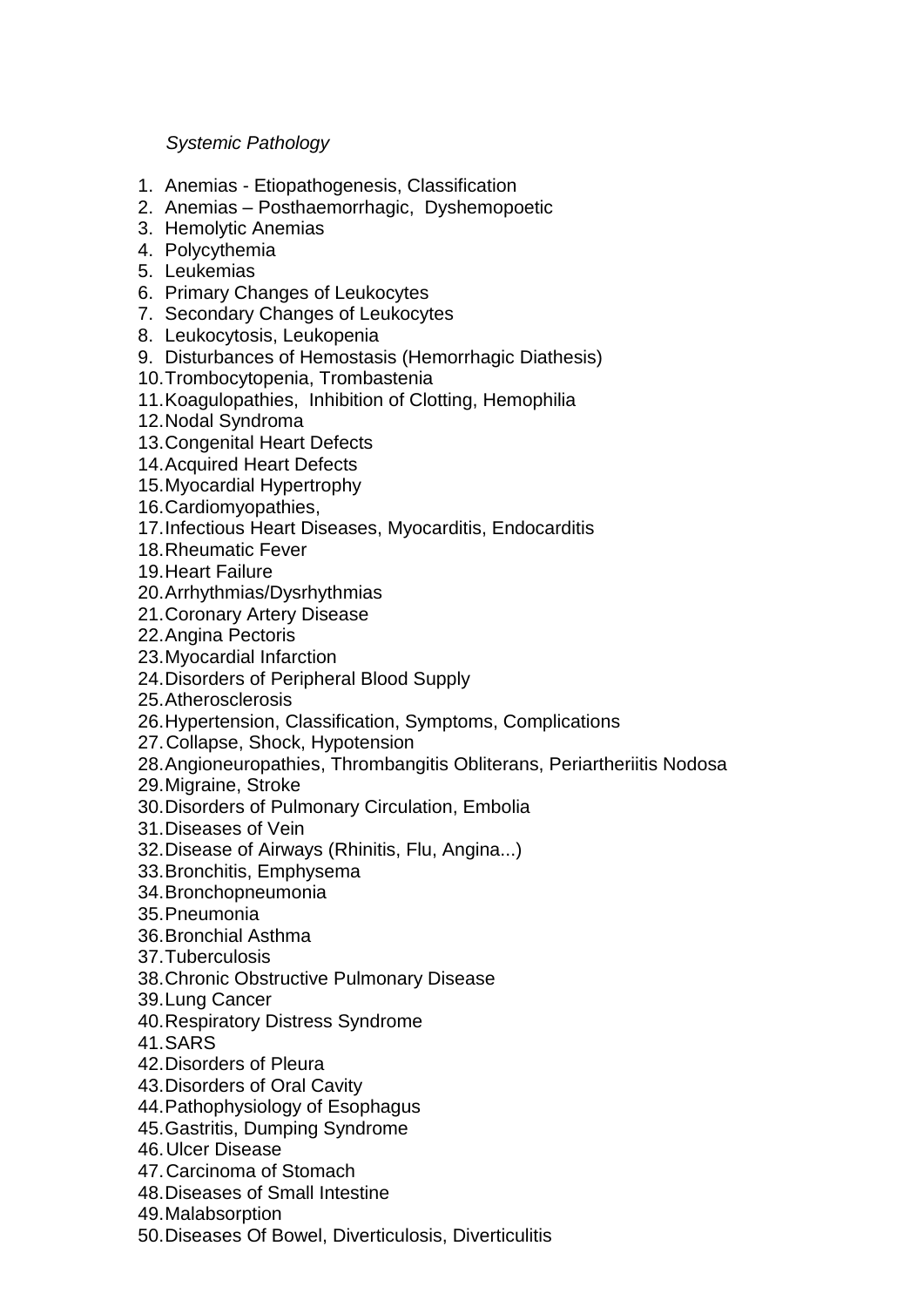- 51.Inflammatory Bowel Disease (IBD) Crohn`S Disease, Ulcerative Colitis
- 52.Appendicitis
- 53.Colon and Rectum Carcinoma
- 54.Hernias, Ileus, Disorders of Peritoneum
- 55.Disorders of The Liver Circulation
- 56.Icterus (Jaundice) Etiopatogenesis
- 57.Hepatitis, Cirhosis of Liver
- 58.Liver Insufficiency
- 59.Cholecystitis, Cholangitis, Gallstones
- 60.Acute and Chronic Pancreatitis
- 61.Diabetes Mellitus, Hypoglycemia
- 62.Some Common Metabolic Disorders
- 63.Disturbances of Lipid Metabolism, Obesity
- 64.Anorexia, Bulimia,
- 65.Lipoproteins and Hyperlipoproteinemias,
- 66.Disturbances of Protein Metabolism
- 67.Vitamins Defficiency: Fat Soluble Vitamins Deficiency (A,D,E,K), Water Soluble Vitamins Deficiency
- 68.Trace Elements Deficiency
- 69.Dietetics
- 70.Disorders of Urine Secretion, Disturbances in Composition of Urine
- 71.Renal Insufficiency, Failure Acute/ Chronic,
- 72.Nephrotic Syndrome
- 73.Congenital Defects in Uropoetic System, Hydronephrosis
- 74.Infectious Diseases of Kidney and Urinary Tract
- 75.Disorders of Glomerular Filtration and Tubular Functions
- 76.Glomerulonephritis
- 77.Pyelonephritis
- 78.Nefro/ Urolithiasis
- 79.Functional Disorders of Adenohypophysis
- 80.Disturbances of Hypothalamo Neurohypophyseal System
- 81.Hypothyroidism, Hyperthyroidism
- 82.Disorders of Parathyroid Function
- 83.Adrenocortical Insufficiency, Adrenogenital Syndrome, Hypercorticism (M. Cushing), Aldosteronism (Cohn`s Sy)
- 84.Disturbances of Function of Adrenal Medulla
- 85.Disorders of Male Sexual Function
- 86.Disorders of Female Sexual Function
- 87.Veneric Disorders
- 88.Role of Tissue Hormones in Pathological Conditions
- 89.Compulsions and Abnormalities
- 90.Sleeping and Waking Impairment
- 91.Alterations in Content Of Thought, Memory Impairment
- 92.Alterations in Consciousness
- 93.Endogenic and Exogenic Psychoses, Bipolar Disorder
- 94.Depresssion
- 95.Schizophrenias
- 96.Neurosis, Anxiety
- 97.Encephalitis, Meningitis
- 98.Epilepsy
- 99.Senility